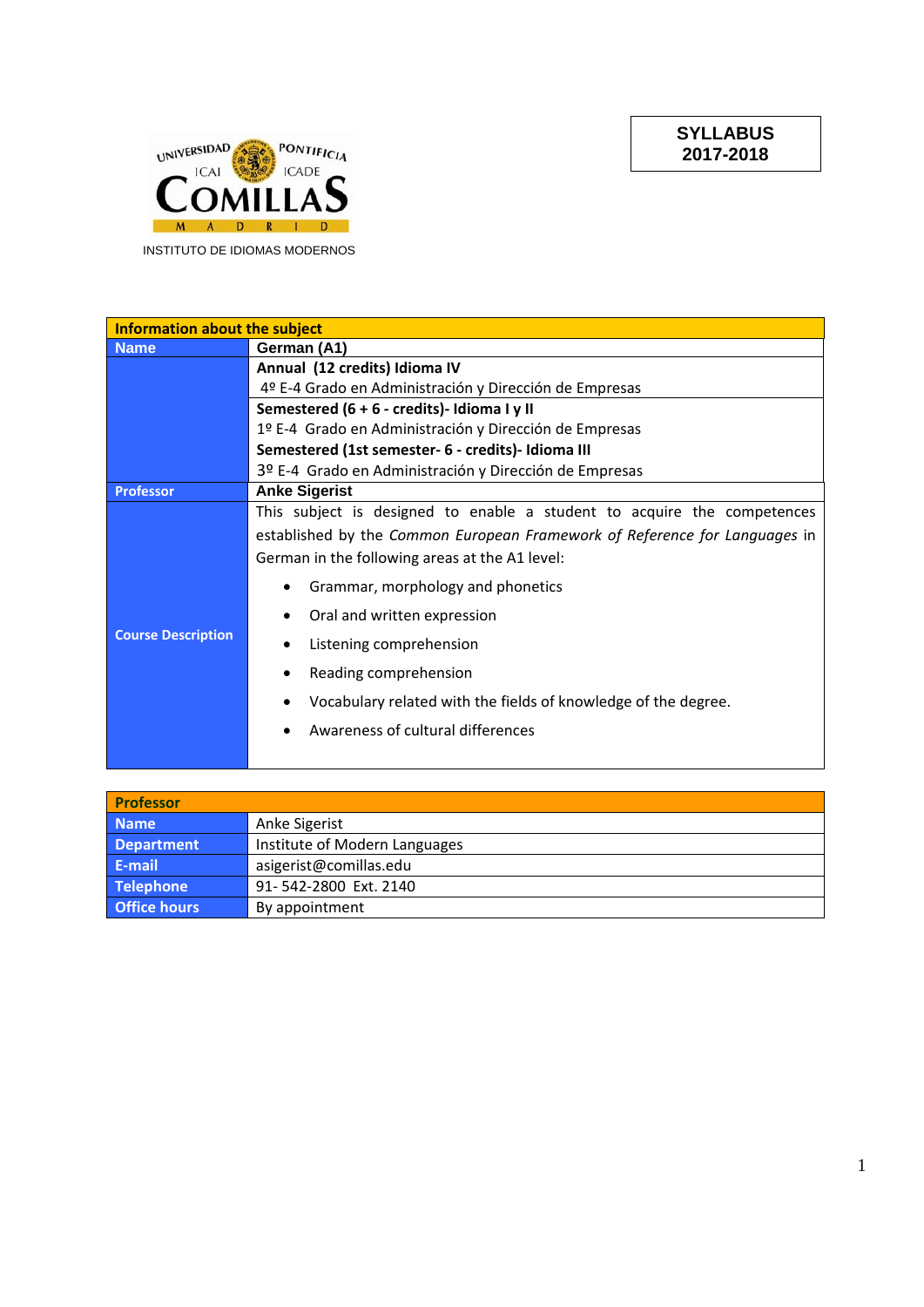### **COURSE DESCRIPTION**

# **Course context**

## **Contribution to the professional profile of the degree**

German is a valued tool in any profession, and even more so in the world of business and business administration and management, especially for those students or professionals who wish to study or work in an international context. It works on basic concepts in German, so that at the end of the course, a student will be familiar with the language and will be able to communicate both orally and in writing on the topics that have been covered.

# **Prerequisites**

None

## **METHODOLOGY**

| <b>General methodological aspects of the course</b>                                                                                                                                                                                                                                                                                                                                                                                                                                                                                                                                                                                                                                                                                                                                                        |                                                                |  |
|------------------------------------------------------------------------------------------------------------------------------------------------------------------------------------------------------------------------------------------------------------------------------------------------------------------------------------------------------------------------------------------------------------------------------------------------------------------------------------------------------------------------------------------------------------------------------------------------------------------------------------------------------------------------------------------------------------------------------------------------------------------------------------------------------------|----------------------------------------------------------------|--|
| <b>In-class methodology. Activities</b>                                                                                                                                                                                                                                                                                                                                                                                                                                                                                                                                                                                                                                                                                                                                                                    | <b>Competences</b>                                             |  |
| The course is designed to be largely practical and student-centred, in order to<br>encourage students to become autonomous learners and play an active role in<br>their own learning process. This approach is designed to help them develop the<br>communication skills they will need to communicate in German in their<br>professional future.                                                                                                                                                                                                                                                                                                                                                                                                                                                          |                                                                |  |
| In order for students to practice their oral skills and carry out the group work that<br>will be assigned throughout the course, class attendance is essential. Students will<br>develop their oral skills individually, in pairs or in groups by carrying out different<br>communicative tasks related to the topics being studied in the course textbook as<br>well as any supplementary materials that will be handed out during the course or<br>be available on the Moodle virtual learning platform. The course is taught entirely<br>in German and students will be expected to communicate in German at all times.                                                                                                                                                                                 | <b>CGI 17</b><br><b>Communication in</b><br>a foreign language |  |
| To achieve the course objectives and acquire the competences that have been<br>specified, each course unit will include the following activities:                                                                                                                                                                                                                                                                                                                                                                                                                                                                                                                                                                                                                                                          | <b>CGS 13</b>                                                  |  |
| - Lectures: the teacher will introduce the topic of the unit; explain course content,<br>as well as linguistic aspects such as grammar or vocabulary.                                                                                                                                                                                                                                                                                                                                                                                                                                                                                                                                                                                                                                                      | <b>Acknowledgement of</b><br>and respect for                   |  |
| - Group work, project work and seminars: in-class sessions supervised by the<br>teacher in which students will be the focal point, working either individually, in<br>pairs or in groups. The objective will be to practice language production in the<br>classroom. The classes will be centred on the students and their active<br>participation, carrying out projects in pairs or in groups, as well as working on<br>exercises together or individually. These exercises can be oral or written, and<br>can include listening comprehension activities using audiovisual materials, oral<br>information exchanges, class discussions, reading and text analysis.<br>The<br>teacher's role will be to stimulate and monitor the students' learning, helping<br>and correcting them whenever necessary. | diversity and<br>multiculturalism.                             |  |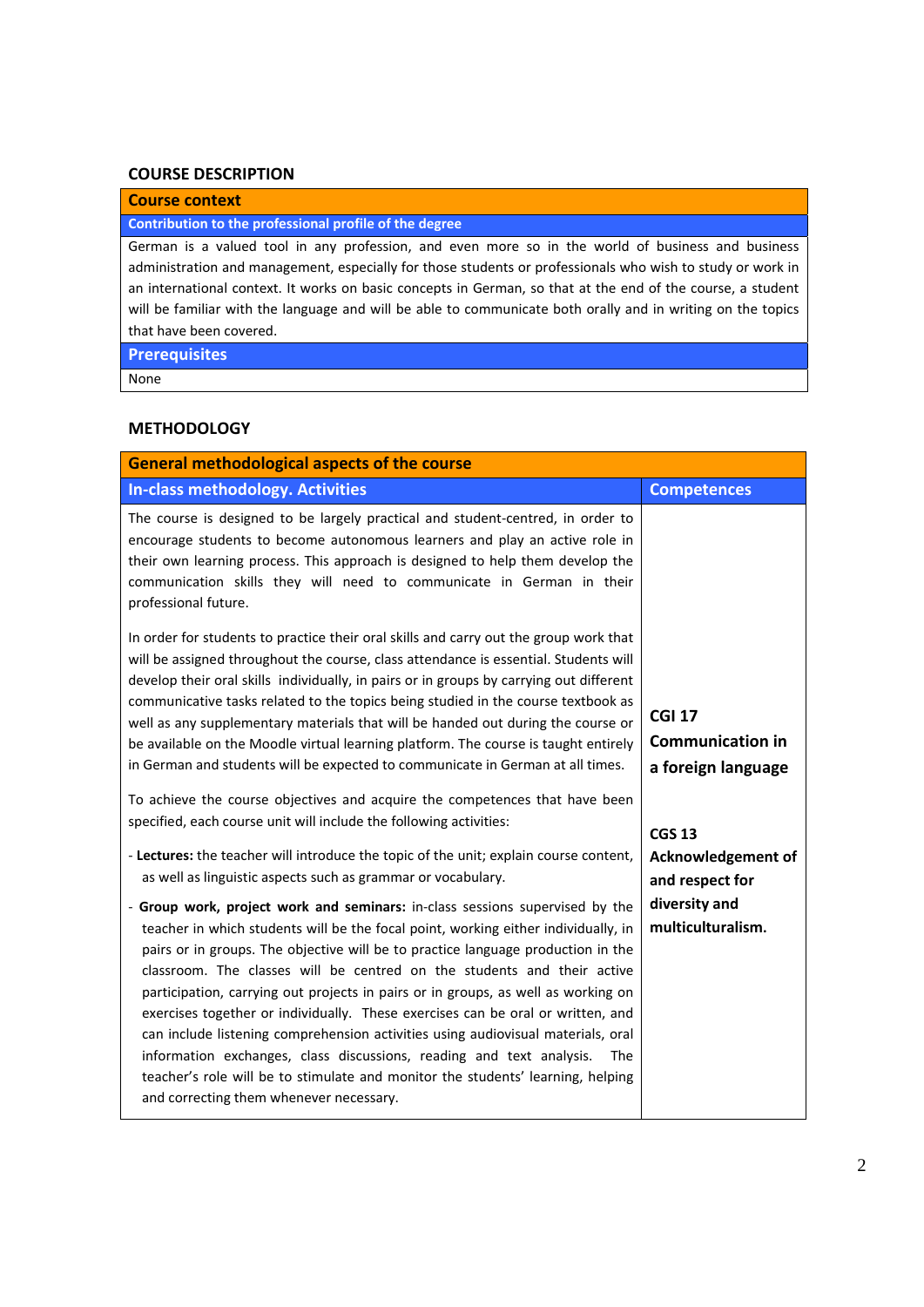| - Oral presentation of topics or project work: This can include presentations or<br>oral exchanges with the teacher, in small groups or in front of the class,<br>individually or in groups. Evaluation will be based on understanding of the<br>material, organization and structure of the information provided, clarity, and, if<br>it is a group presentation, the active role of each of the group members.<br>- Quizzes and exams: Written or oral quizzes and exams both individual and in<br>groups will be given from time to time during the course as well as a final global<br>exam adjusted to the level of the students and the course content that has<br>been covered. |                    |
|----------------------------------------------------------------------------------------------------------------------------------------------------------------------------------------------------------------------------------------------------------------------------------------------------------------------------------------------------------------------------------------------------------------------------------------------------------------------------------------------------------------------------------------------------------------------------------------------------------------------------------------------------------------------------------------|--------------------|
| <b>Independent study: Activities</b>                                                                                                                                                                                                                                                                                                                                                                                                                                                                                                                                                                                                                                                   | <b>Competences</b> |
| Independent study:<br>Along with the learning activities done in class, homework is essential in order to<br>consolidate both general and specific competences to be acquired.                                                                                                                                                                                                                                                                                                                                                                                                                                                                                                         |                    |
| Individual written homework. Students will be expected to do the exercises<br>a)<br>and activities assigned for homework. An essential tool of the learning<br>process is the Moodle virtual learning environment, where students will find<br>useful links, audiovisual materials as well as abundant supplementary<br>materials. In some cases, work assigned will be picked up and corrected. The<br>objective of these homework assignments is to provide students with further<br>practice and to consolidate the course content, including vocabulary and<br>structures seen in class.                                                                                           |                    |
| Individual Reading - Reading of texts assigned to develop reading skills.<br>b)                                                                                                                                                                                                                                                                                                                                                                                                                                                                                                                                                                                                        |                    |
| <b>Group work-</b> Students will have to prepare oral or written assignments<br>C)<br>outside class in collaboration with the other members of their group or<br>individually, which will later be presented in class as a group or individually to<br>another group.                                                                                                                                                                                                                                                                                                                                                                                                                  |                    |
| Students will need to know how to use email to send in writing assignments as<br>attachments.                                                                                                                                                                                                                                                                                                                                                                                                                                                                                                                                                                                          |                    |

| <b>Competences - Objectives</b>                                           |  |
|---------------------------------------------------------------------------|--|
| <b>Instrumental</b>                                                       |  |
| CGI 17 Communication in a foreign language                                |  |
| Interpersonal                                                             |  |
| CGS 13 Acknowledgement of and respect for diversity and multiculturalism. |  |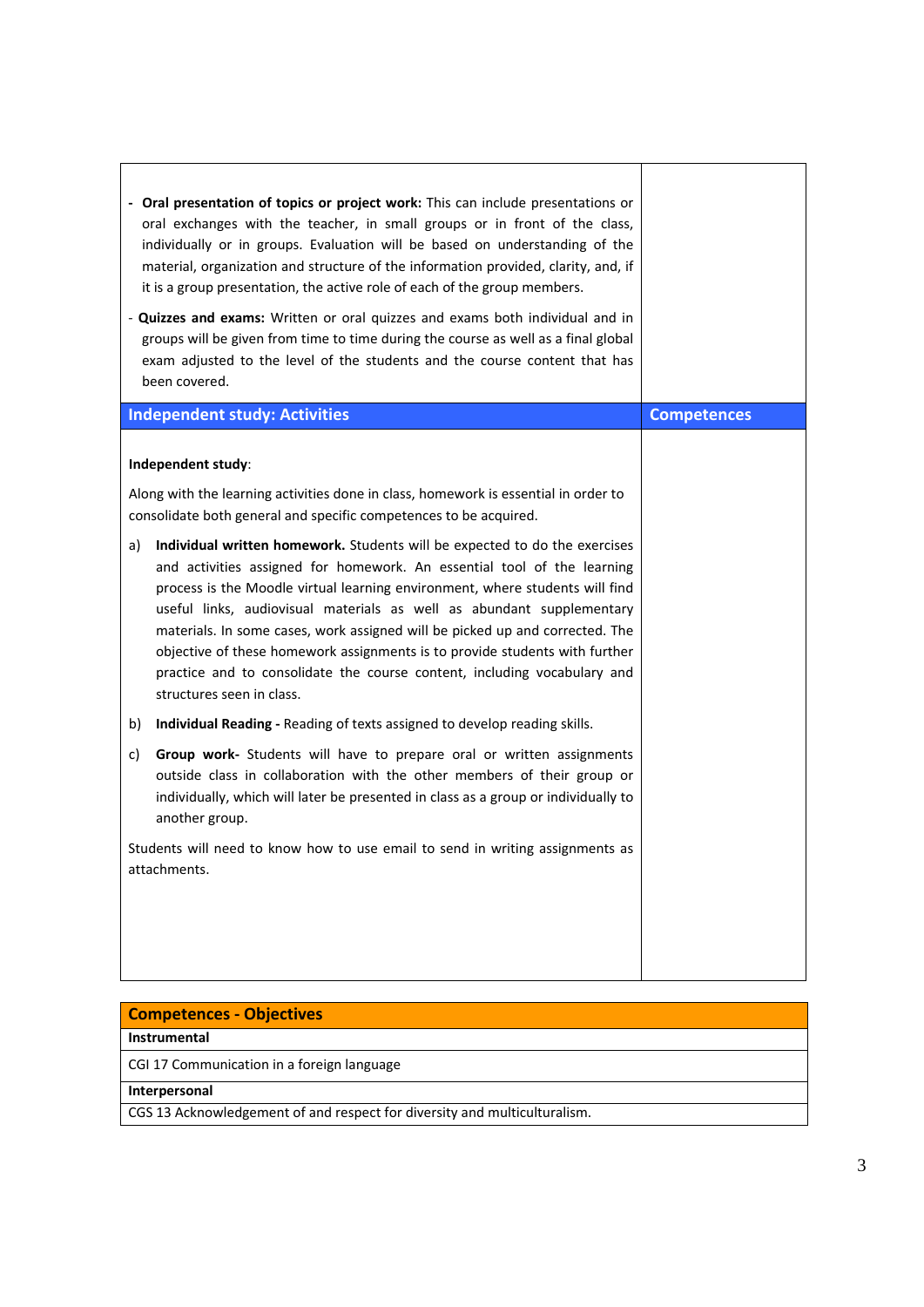#### **Systemic**

# **COURSE TOPICS AND CONTENTS**

- Grammar corresponding to level A1.
- Spelling and punctuation corresponding to level A1.
- Reading comprehension of general texts corresponding to level A1.
- General writing corresponding to vocabulary, grammatical and syntactical complexity of level A1.
- Oral communication corresponding to level A1.
- Listening and audiovisual exercises with material corresponding to level A1.

## **ASSESSMENT CRITERIA**

## **Attendance**

According to Article 93 of the General Academic Norms of the Universidad Pontificia Comillas, students are required to attend class. Students who miss more than a third of the class sessions, or a smaller number if so established in the academic norms of the Faculty or School, may not be allowed to take the final exam at the first final exam sitting at the end of the academic year.

| <b>Assessed Activities</b>                   | <b>CRITERIA</b>                 | <b>WEIGHT</b> |
|----------------------------------------------|---------------------------------|---------------|
| Activities and Active participation in class | - active participation in class | 5%            |
|                                              | pronunciation<br>-              |               |
|                                              | - ability to interact with the  |               |
|                                              | teacher and classmates in an    |               |
|                                              | appropriate register            |               |
| Assignments and exercises done outside of    | - Accurate use of language      | 5%            |
| class                                        | (grammar, syntax and spelling,  |               |
|                                              | vocabulary)                     |               |
|                                              | - use of appropriate register   |               |
| Mid-term Exam                                | - Demonstrated use of key       | 40%           |
|                                              | language studied in class       |               |
|                                              | (grammar, syntax and spelling,  |               |
|                                              | vocabulary)                     |               |
| <b>Final Exam</b>                            | - Demonstrated use of key       | 50%           |
|                                              | language studied in class       |               |
|                                              | (grammar, syntax and spelling,  |               |
|                                              | vocabulary)                     |               |